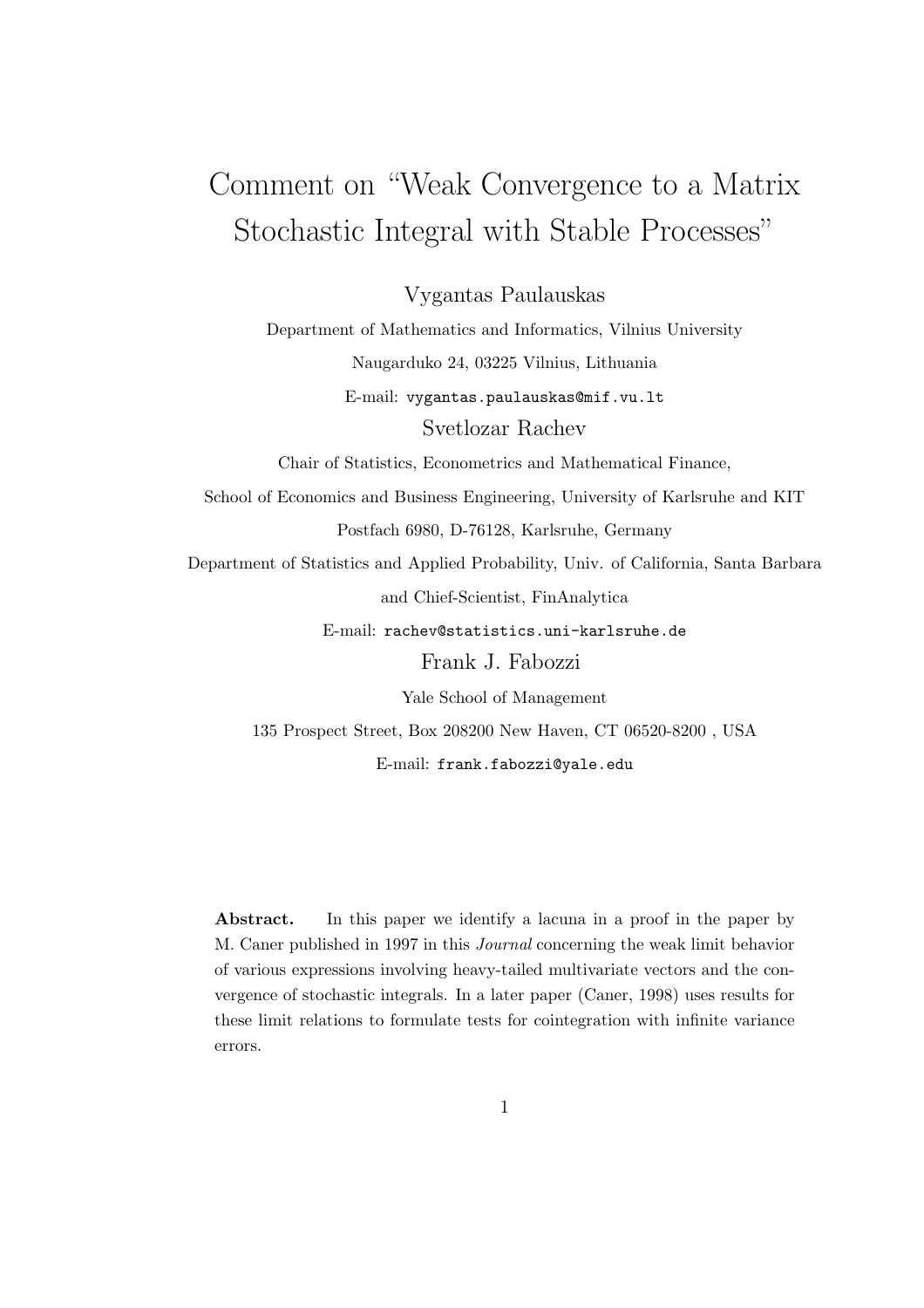Caner (1997) proved several important results (see Theorems 3, 4, and 5) on the limit behavior of various expressions constructed by means of independent, identically distributed (i.i.d.) random vectors in the domain of attraction of a multivariate stable law with an index  $0 < \alpha < 2$ . In a later paper (Caner, 1998) important results on cointegration are based on these limit relations. However, there is a lacuna in the proof of Theorem 2 in Caner (1997), and, as a consequence, all the above-mentioned results based on this theorem cannot be considered as strictly proven.

The main difficulty is the convergence of stochastic integrals. This difficulty is described in Paulauskas and Rachev (1998)(PR hereafter). In that paper, to prove the convergence of stochastic integrals, PR used Theorem 2.7 from Kurtz and Protter (1991) (KP hereafter) in which the so-called uniform tightness (UT) condition is the main condition. In Caner (1997), Theorem 2 is proven, yielding the same result as Theorem 2.7 from KP but without the UT condition. Roughly speaking, in Theorem 2 in Caner (1997) it is assumed that semi-martingale  $P_n$  is written as a sum of two components  $P_n^{(1)}$  and  $P_n^{(2)}$ , where  $P_n^{(1)}$ represents a jump process and  $P_n^{(2)}$  is a locally square-integrable martingale. That is, unlike in the paper by KP, in Caner's decomposition there is no component of finite variation,  $A_n$ in the notation of KP. This can be seen from the beginning of the proof of Theorem 2 where Caner (1997, 518) states "This is a special case of Theorem 2.7 in Kurtz and Protter (1991), where  $A_n = 0$ ". Then he claims that the weak convergence of  $P_n^{(2)}$  implies the UT condition of Theorem 2.7 from KP, namely, that  $\sup_n E[P_n^{(2)}]_{t\wedge 2a}$  is finite, where  $[X]_t$ denotes the quadratic variation of  $X$  and  $a$  is an arbitrary number. But this is not true. Intuitively it is clear that boundedness in  $L_2$  does not follow from weak convergence and it is not difficult to construct a counterexample. Here we provide the sketch of the construction of a counterexample.

Let  $\{\Omega, \mathcal{F}, \mathbb{P}\}\$  be a probability space and let  $\mathbb{F} = \{\mathcal{F}_t, t \geq 0\}$  be a filtration generated by a Brownian motion. Let us take a sequence of  $\mathcal{F}_1$ -measurable random variables  $X_n$  and X such that the following properties hold:

Property 1 : 
$$
X_n \xrightarrow{L_1} X
$$
,  
Property 2 :  $EX_n = EX = 0$ ,  $EX_n^2 < \infty$ ,  $EX^2 < \infty$ ,  
Property 3 :  $\sup_n EX_n^2 = \infty$ .

Let us take

$$
P_n^{(2)}(t) = E(X_n | \mathcal{F}_t), \quad P^{(2)}(t) = E(X | \mathcal{F}_t).
$$

Due to Property 2,  $P_n^{(2)}(t)$  and  $P^{(2)}(t)$  will be square-integrable martingales. Now applying Doob inequality and Property 1 we have that for any  $\varepsilon > 0$ 

$$
\mathbb{P}\Big\{\sup_{0\leq t\leq 1}|P_n^{(2)}(t)-P^{(2)}(t)|>\varepsilon\Big\}\leq \varepsilon^{-1}E|P_n^{(2)}(1)-P^{(2)}(1)|=\varepsilon^{-1}E|X_n-X|\to 0,
$$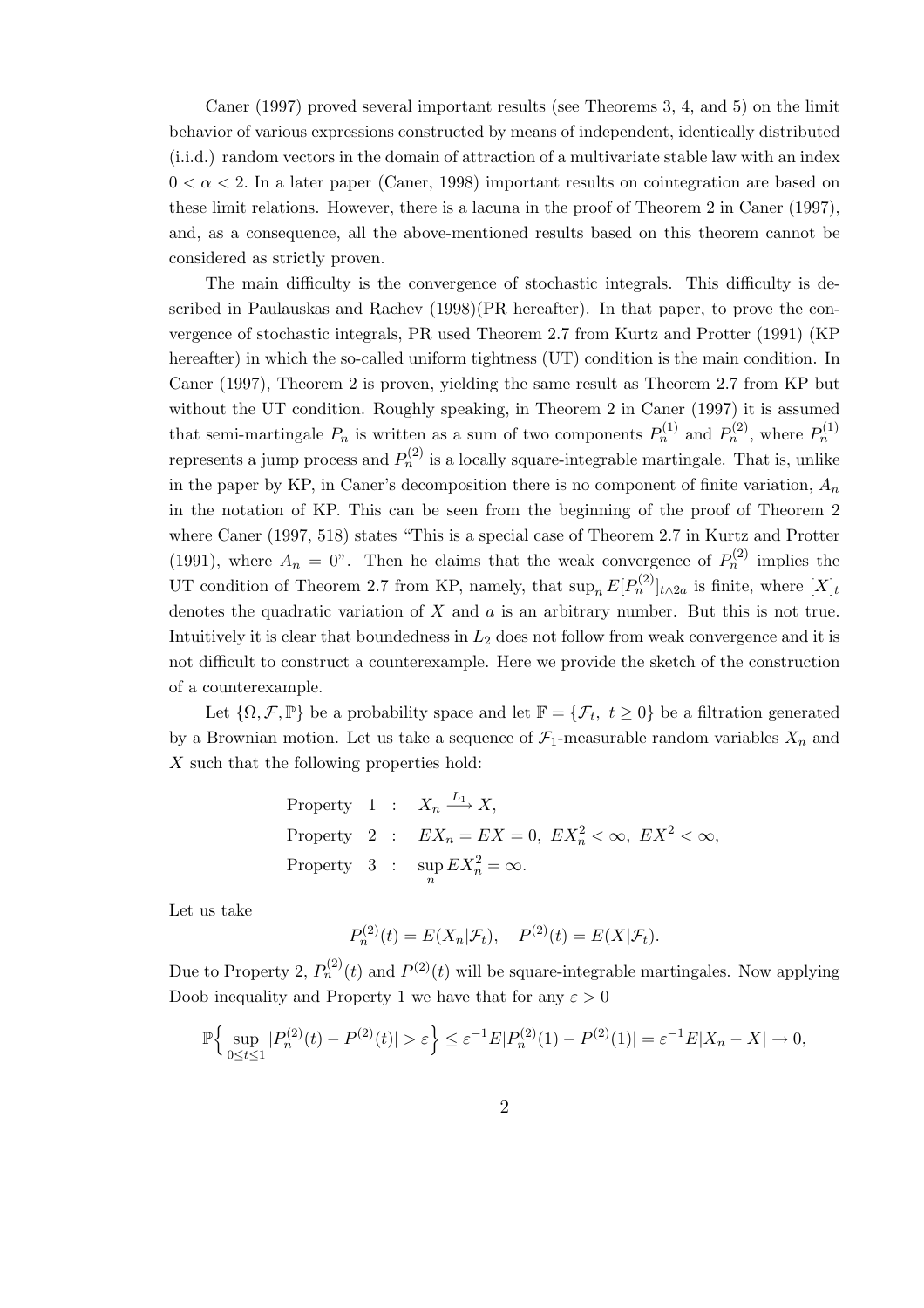therefore  $P_n^{(2)} \stackrel{d}{\longrightarrow} P^{(2)}$ . Now we use the well-known representation of martingales generated by Brownian filtration, see, for example, Øksendal (2000), Theorem 4.3.4, which says that if  $B(t)$  is a Brownian motion,  $\{\mathcal{F}_t, t \geq 0\}$  is a filtration generated by this Brownian motion and  $M(t)$  is an  $\mathcal{F}_t$ -martingale with  $EM(t)^2 < \infty$  for all  $t \geq 0$ , then there exists a unique stochastic process  $g(s)$ ,  $s \geq 0$  (satisfying natural measurability condition) such that for all  $t \geq 0$   $E \int_0^t$  $\int_0^t g(s)^2 ds < \infty$  and

$$
M(t) = EM(0) + \int_0^t g(s)dB(s), \quad a.s.
$$

Using this representation it is easy to show that

$$
E[P_n^{(2)}]_1 = EX_n^2,
$$

hence from Property 3 we see that the UT condition cannot be satisfied.

Therefore, the application of Theorem 2.7 from KP is not possible and Theorem 2 in Caner (1997), which is subsequently used in Theorems 3, 4, and 5 and then applied in Caner (1998), is not proven. Moreover, because KP, as well as other authors who have investigated the convergence of stochastic integrals, have shown that the UT condition in some sense is necessary for the convergence of stochastic integrals (see Paulauskas and Rachev (1998) where it is discussed), one is bound to believe that Theorem 2 in Caner (1997) is false. On the other hand, the results of Theorem 3 in Caner (1997) in which innovations are i.i.d. random variables, although based on Theorem 2 (which as we argued above is not proven and most probably false), is true. The reason is that PR verified the UT condition even in a more general situation. In Caner (1997) there are strong assumptions of symmetricity, independence of coordinates of innovations, and the same index of stability for all coordinates. All conditions of Theorem 2.7 in KP are verified without these assumptions in PR; therefore, coordinates of a limit stable vector are allowed to have different exponents and the normalization by a diagonal matrix is used. This gives flexibility in the application of this important result.

The principal purpose of this comment in addition to pointing out the gap in the proof of Theorem 2 in Caner (1997) is to warn researchers working in econometrics about the difficulties associated with the convergence problems for stochastic integrals and possible misuse of the continuous mapping theorem. In the case of finite variance and continuous limiting Brownian motion there was no such problems: stochastic integrals were continuous functionals and convergence was obtained by the standard continuous mapping theorem. The situation changed when econometricians began dealing with heavy-tailed distributions and Lévy processes as limits. In probability theory around the 1970s, it was observed that stochastic integrals with integrator and integrand having jumps can be discontinuous functionals and convergence of such stochastic integrals requires special attention. Powerful tools to cope with this problem were introduced in the works of T. Kurtz, P. Protter, A.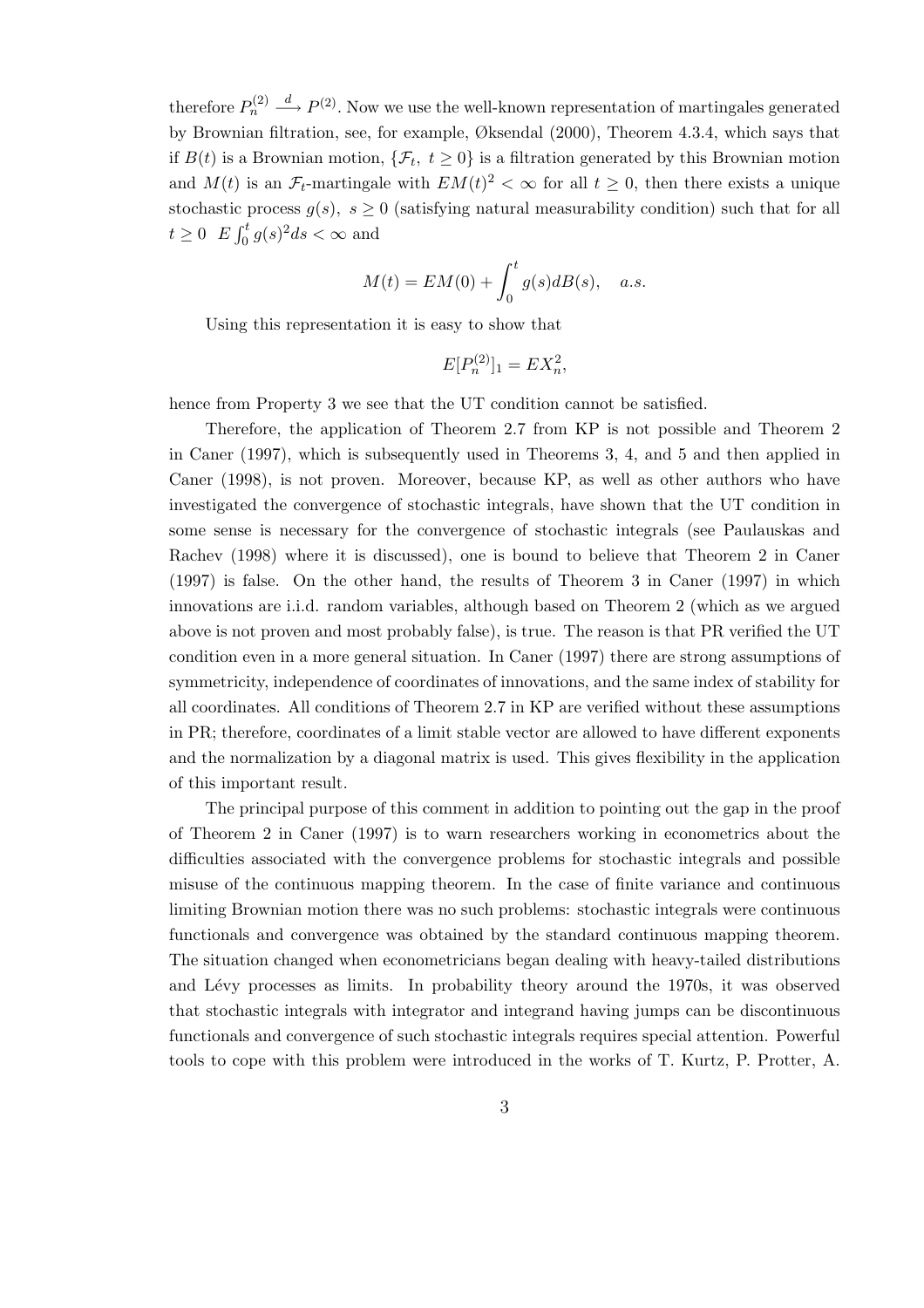Jakubowski, J. Mémin and other researchers working in the area of stochastic analysis and stochastic differential equations.

It seems that the first correct application of these tools in econometrics was in PR, which, unfortunately, was published in an applied probability journal. We looked at recent papers in econometrics dealing with similar problems and found several recent works where strict proofs are available. For example, Zarepour and Roknossadati (2008) using results from PR and Mittnik, Paulauskas, and Rachev (2001) improved Theorem 3 in Caner (1997) in the above-mentioned direction: as in PR they allow dependence between and different exponents for coordinates, and use matrix normalization. Also a recent doctoral dissertation by Ferstl (2009) should be mentioned where substantially the results and proofs from PR are used.

We conclude with one more difficulty encountered with heavy-tailed distributions when considering the convergence of sums  $a_n^{-1}$  $\sum^{n}$ when considering the convergence of sums  $a_n^{-1} \sum_{j=1}^{\lfloor nt \rfloor} X_j$  formed by linear processes  $X_j =$ <br> $\sum_{i=1}^{\infty} a_i$ . It was demonstrated in Arram and Taggy (1003) that in the case of linear pro- $\sum_{i=0}^{\infty} \varepsilon_{i-j}$ . It was demonstrated in Avram and Taqqu (1992) that in the case of linear processes generated by heavy-tailed i.i.d. innovations the above written sum generally does not converge in the usual Skorohod topology  $J_1$  and therefore another topology  $M_1$  should be used. (Here it is worth mentioning that A.V. Skorohod in his famous 1956 paper on the space of cadlag functions introduced four different topologies  $J_1, J_2, M_1, M_2$ , adapted for convergence of various types of stochastic processes, but in the literature the main topology used is  $J_1$ .) Taking into account that in the KP paper the traditional Skorohod topology  $J_1$  is used, one must deal with the case of linear processes very carefully.

## References

Avram, F. & M.S. Taqqu (1992) Weak convergence of sums of moving averages in the  $\alpha$ -stable domain of attraction. Ann. Probab. 20, 483-503.

Caner, M. (1997) Weak convergence to a matrix stochastic integral with stable processes. Econometric Theory 13, 506-528.

Caner, M. (1998) Tests for cointegration with infinite variance errors. Journal of Econometrics 86, 155-175.

Ferstl, Ch (2009) Cointegration in discrete and continuous time, PhD thesis. Technical university of Munich, http://www-m4.ma.tum.de/Diplarb/DA-Ferstl.pdf

Kurtz, T.G. & P. Protter (1991) Weak limit theorems for stochastic integrals and stochastic differential equations. Annals of Probability 19, 1035-1070.

Mittnik, S., V. Paulauskas & S.T. Rachev (2001) Statistical inference in regression with heavy tailed integrated variables. Mathematical and Computer Modeling 34, 1145-1158.

Øksendal, B. (2000) Stochastic Differential Equations, Springer.

Paulauskas, V. & S.T. Rachev (1998) Cointegrated processes with infinite variance innovations. Annals of Applied Probability 8, 775-792.